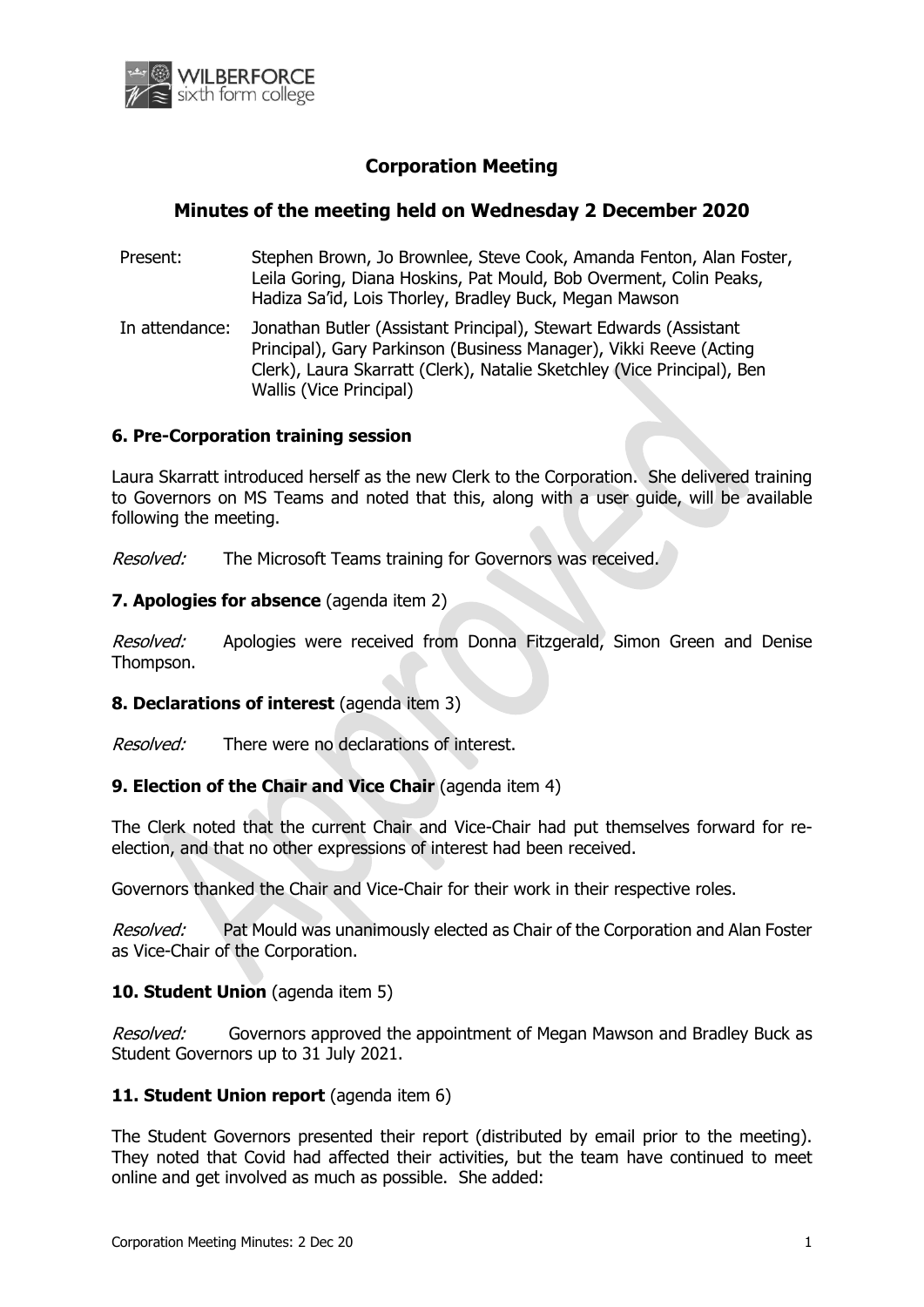- Roles in the Student Union include President, Vice-President, Social Media Officer, Wellbeing Officer, Equal Opportunities Officer and Assistant Equal Opportunities Officer.
- The Student Union receive credits for the participation as part of the Upskilling Programme. They have gained 15 credits for this.
- The Student Union have undertaken research into mental health awareness and formed a focus group to see how everyone is getting on in College.

Governors acknowledged the difficulties the team are having due to Covid and thanked them for everything they are doing during this time.

Resolved: The Student Union report was received.

## **12. Student Council accounts** (agenda item 7)

The Chair noted that the Student Council accounts had been scrutinised at the Finance & General Purposes Committee.

Resolved: The Student Council accounts were approved.

### **13. Minutes of the previous meetings (1 July 2020 and 5 November 2020)** (agenda item 8)

The Chair requested approval from Governors that the minutes of the meetings on 1 July 2020 and 5 November 2020 were accurate records. Colin Peaks (CAP) requested one change to the minutes from 1 July: MS Champion College should be DfE Demonstrator College. The Clerk will update these.

Resolved: The minutes of the meetings on 1 July 2020 and 5 November 2020 were confirmed as a true and accurate records, subject to the minor change listed above.

## **14. Matters arising from the previous minutes/action schedule** (agenda item 9)

It was agreed that minute 14 should be classified as confidential in accordance with Clause 17 (2) of the Instrument of Government for a period of one year **(SEE SECTION B)**.

## **15. Principal's report and Chair's update** (agenda item 10)

It was agreed that minute 15 should be classified as confidential in accordance with Clause 17 (2) of the Instrument of Government for a period of one year **(SEE SECTION B)**.

## **16. Safeguarding annual report** (agenda item 11)

It was agreed that minute 16 should be classified as confidential in accordance with Clause 17 (2) of the Instrument of Government for a period of one year **(SEE SECTION B)**.

#### **17. Health and safety annual report** (agenda item 12)

It was agreed that minute 17 should be classified as confidential in accordance with Clause 17 (2) of the Instrument of Government for a period of one year **(SEE SECTION B)**.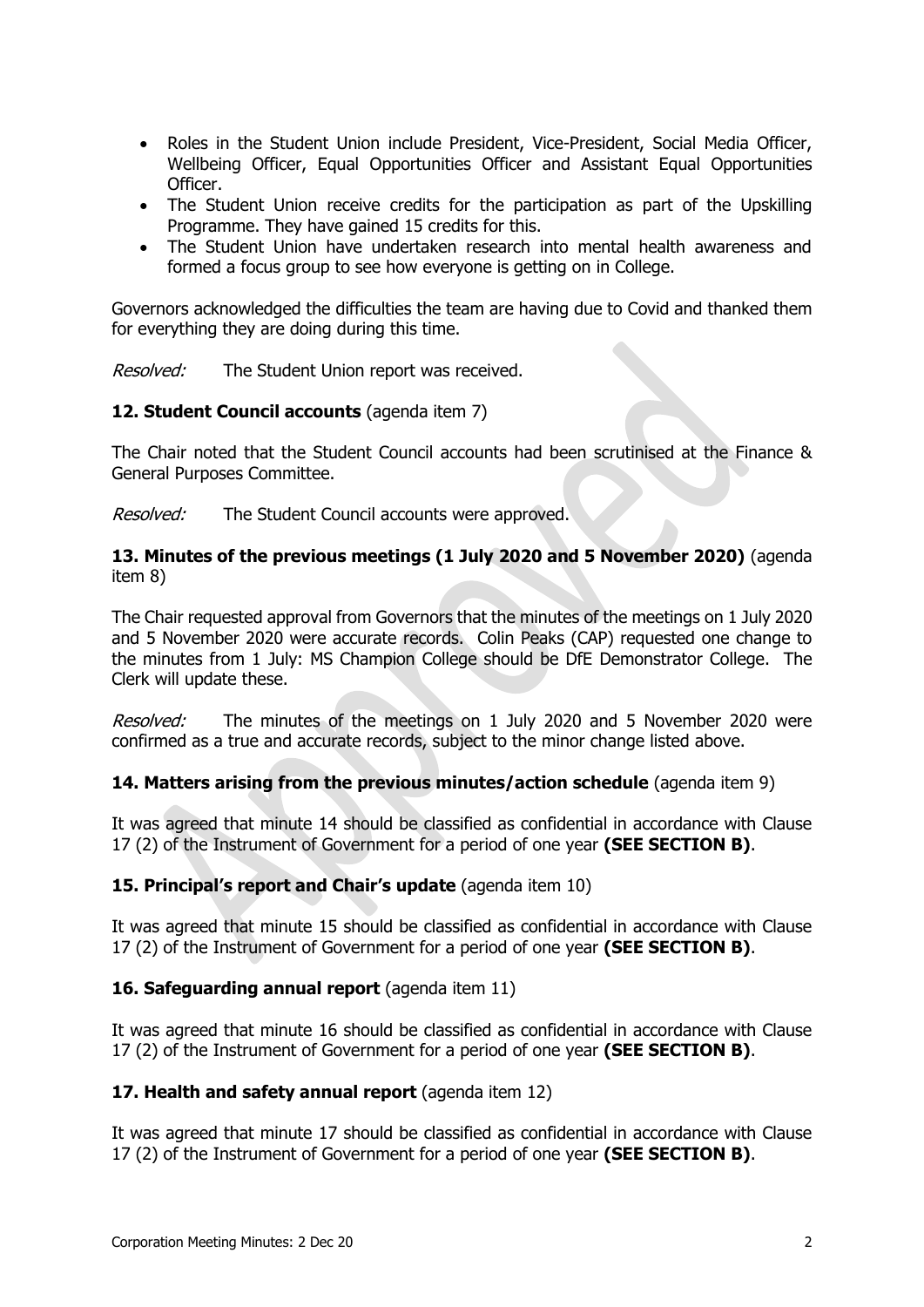## **18. Policies** (agenda item 13)

BW presented the following policies for approval, noting that changes are minor and identified by tracked changes:

- Child Protection Policy
- Prevent Policy
- Safeguarding Policy

One Governor provided guidance on policies, noting:

- They should have owners rather than authors and these should be full names rather than initials.
- Any copies of policies will need to be identified as copies.

CAP noted that all initials are unique to members of staff, but this will be taken on board. He added that all policies are published in PDF format so that they cannot be changed, with the main version held centrally.

Governors noted that Appendix 3 of the Prevent Policy is duplicated.

Governors discussed the following statement at the end of the Safeguarding Policy and queried its purpose:

"Please note: that whilst every effort will be made to follow this policy, circumstances may not always allow this or may render certain parts of the policy inappropriate. Individuals will be treated fairly and in line with legislation in all instances."

CAP noted that the College occasionally has to respond to situations swiftly and in the best interest of all parties, and it is not always possible to wait until a policy has been changed and approved; this statement is intended to allow some flexibility in such cases.

Governors suggested looking at other college's policies and seeking advice on the use of such statement; in the meantime, the statement should be changed slightly to read more clearly.

Resolved: The aforementioned policies were approved.

## **19. Members Report and Financial Statements for the year ended 31 July 2020** (agenda item 14)

The Chair noted that the draft version of the Members Report and Financial Statements for the year ended 31 July 2020 had been reviewed by Finance & General Purposes and Audit committees. Chairs of both those committees commented that they represent the College's position and are a good set of accounts. The Chair of the Corporation noted that the auditors had confirmed to her that they are a straightforward set of accounts with no issues.

Resolved: The Members Report and Financial Statements for the year ended 31 July 2020 were approved for the Chair to sign.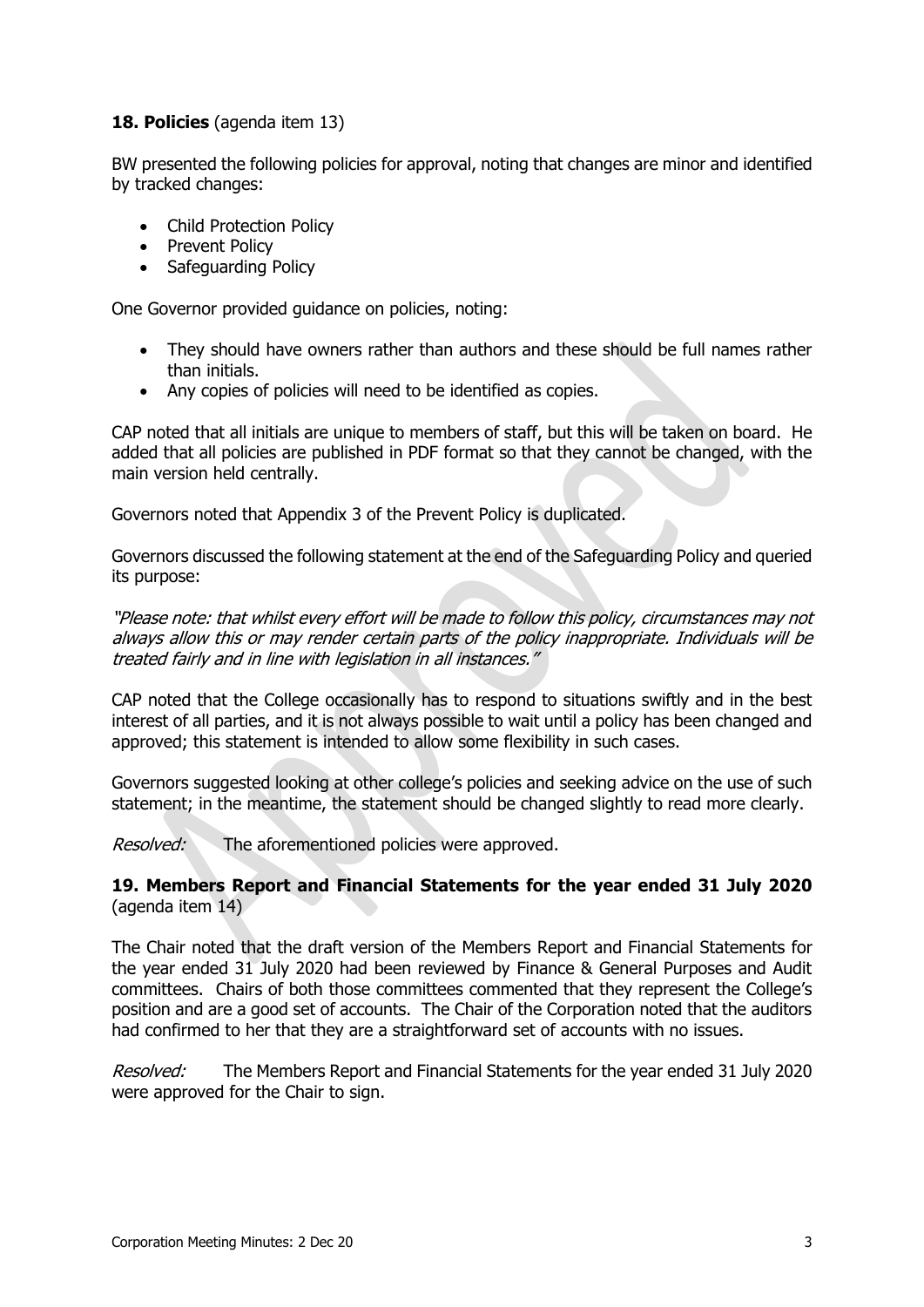# **20. Strategy meeting 2021** (agenda item 15)

CAP and the Chair of the Corporation presented the draft, outline agenda for the Corporation Strategy Meeting in January 2021. They noted that the meeting will be held remotely, so the meeting will be shorter than normal with opportunities to break out into smaller groups.

Governors discussed the possibility of holding another strategy meeting later in the year if the situation around Covid eases. This was agreed.

Resolved: The draft agenda for the Corporation Strategy Meeting was agreed.

## **21. College Self-Assessment Report, including the Development Plan** (agenda item 16)

NES presented the College's Self-Assessment Report (SAR) for 2019/20. She noted:

- Some colleges have decided not to produce a SAR but she felt it was important to report on the end of the College's two-year plan.
- The data has been presented slightly different, as the previous version didn't fit the move to two-year courses; the data will be presented this way going forward.
- Overall achievement is 85%, which is line with the Sixth Form Colleges benchmark.
- College retention is 92%, above both Sixth Form and All Colleges benchmarks.
- A Level retention improved from 86.9% to 89.8%, above Sixth Form and All Colleges benchmarks.
- Level 3 Diploma retention improved from 90.2% to 95.4%, above Sixth Form and All Colleges benchmarks.
- The improvements to retention, which is actual data rather than formulated, is indicative of the support staff have given to students to complete their course, underpinned by a new faculty structure and the introduction of the Student Action Board.
- Level 2 achievement on core aims (excluding Maths and English) is 90%, which is above Sixth Form and All Colleges benchmarks.
- Attendance has improved and whilst this is only up to the College closure in March, it ordinarily improves at that point due to it approaching exam season.
- Functional Skills results from November re-sits, which students sat, showed significant improvements. The increase in results was questioned whilst submitting CAGs and the College was able to demonstrate that this was a change in approach the College had adopted and that students were being entered when ready to sit the paper rather than at every opportunity.
- In-year assessment data has been included, which provides further support to the overall CAGs.
- A section has been included that addresses progress against last year's targets and another that outlines the targets for the year ahead, which include:
	- o To sustain A Level achievement and value added.
	- $\circ$  To widen participation and further improve attendance.
	- $\circ$  To improve outcomes on some individual courses (e.g. Level 2 Maths).

NES noted that there is some strong data and reiterated that the core aim is still to be outstanding.

For the benefit of new Governors, NES gave a brief outline of what Alps is. It was agreed that a further briefing can be given to new Governors in due course.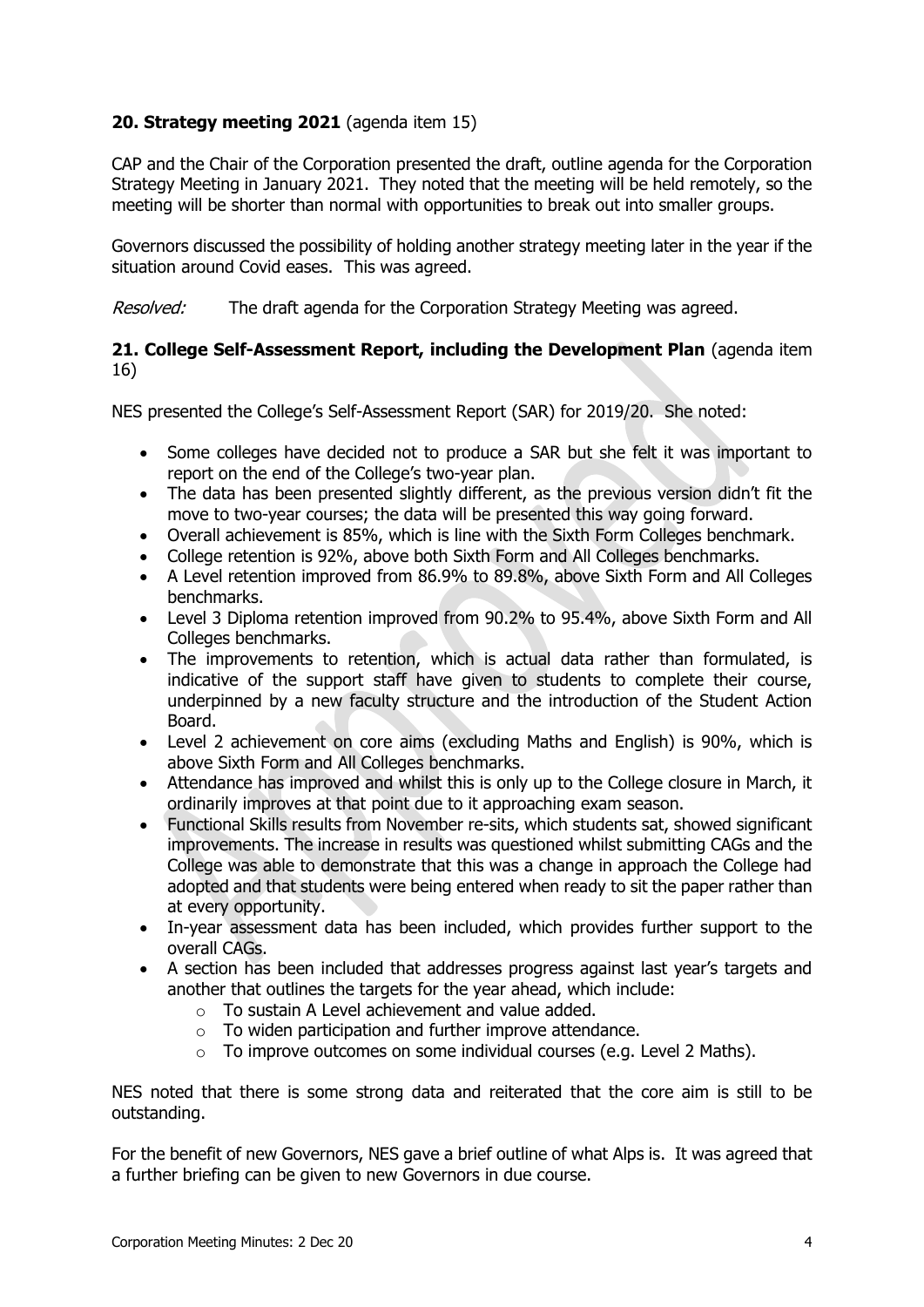Governors commented on all the improvements and acknowledged the amount of work put in over the last two years.

Resolved: Draft 1 of the College SAR was approved.

# **22. Financial and General Purposes – 9 September 2020** (agenda item 17)

The Chair of the Finance & General Purposes Committee provided an update from the meeting on 9 September 2020. He noted that the majority of items were deferred to the November meeting; they discussed the management accounts including Covid-related costs.

Resolved: The minutes of the meeting held on 9 September 2020 were received.

## **23. Quality & Standards Committee – 7 October 2020** (agenda item 18) and **24. Quality & Standards – 11 November 2020** (agenda item 20)

The Chair of the Quality & Standards Committee provided an update from the meetings of 7 October 2020 and 11 November 2020. She noted key points from the meetings, including:

- The improvements in marketing and the promotion of the College led to increased recruitment.
- The number of students on an A Level programme has increased.
- The number of students changing courses early in their programme has reduced greatly, which is indicative of the level of support given at enrolment.
- The support team, led by Ben Wallis and Jo Brownlee, have worked hard throughout the period of lockdown to support students, ensuring they had access to support.
- In terms of Governor scrutiny, the Committee recommended a review of the Single Central Record and a further look at A Level, a year on from the previous activity.
- The Committee scrutinised the eSafety Policy, which is recommended for Corporation approval.

The Clerk confirmed that the request to review the Single Central Record had been raised at Audit and volunteers will be sought once the data has been migrated into the new HR system.

Resolved: The minutes of the meetings held on 7 October 2020 and 11 November 2020 were received and the following recommendations were approved:

a) Minute 13c: eSafety Policy (7 Oct 20)

#### **25. Search & Governance Committee – 21 October 2020** (agenda item 19)

It was agreed that minute 25 should be classified as confidential in accordance with Clause 17 (2) of the Instrument of Government for a period of one year **(SEE SECTION B)**.

## **26. Audit Committee – 18 November 2020** (agenda item 21)

It was agreed that minute 26 should be classified as confidential in accordance with Clause 17 (2) of the Instrument of Government for a period of one year **(SEE SECTION B)**.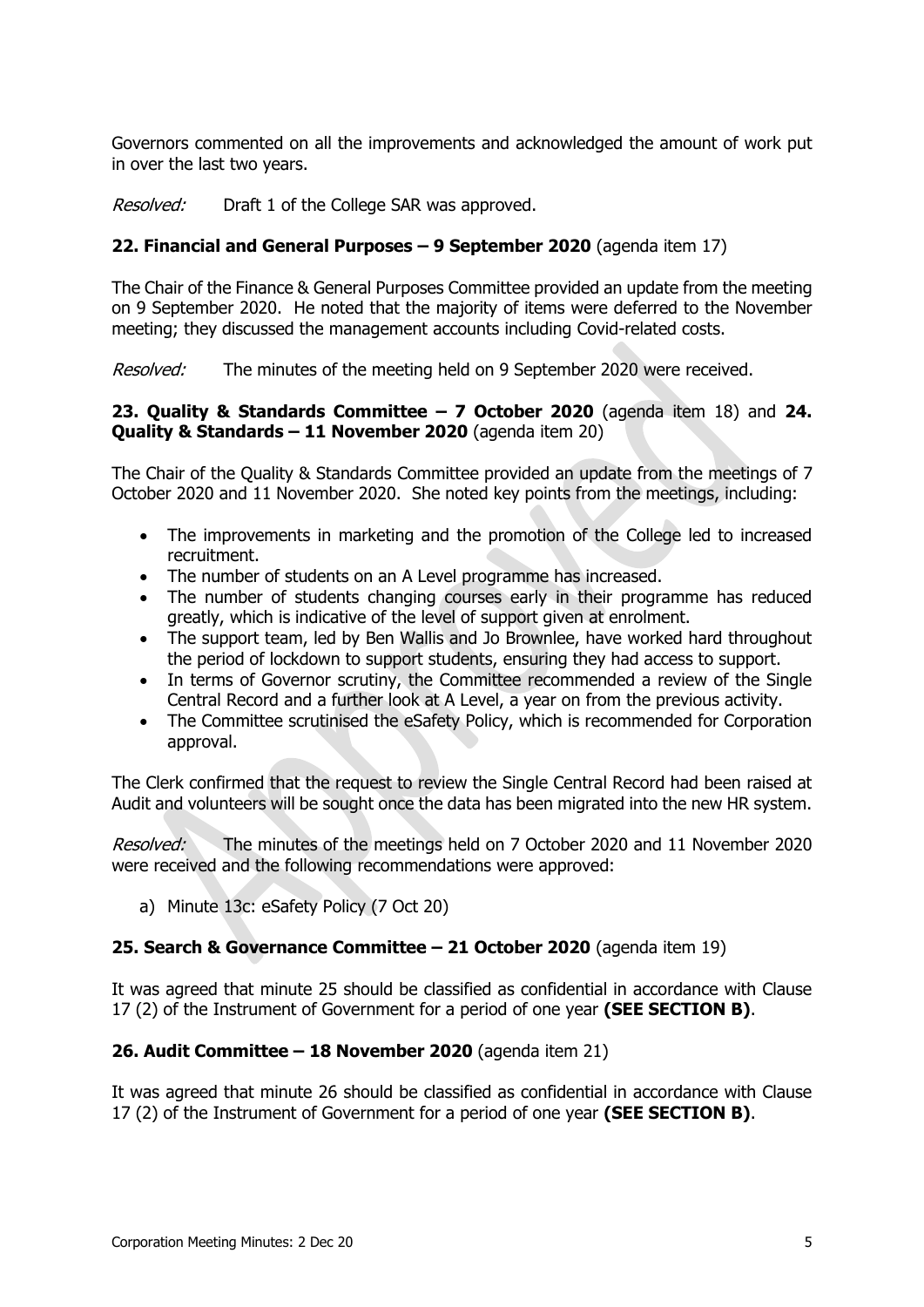# **27. Finance & General Purposes Committee – 18 November 2020** (agenda item 22)

It was agreed that minute 27 should be classified as confidential in accordance with Clause 17 (2) of the Instrument of Government for a period of one year **(SEE SECTION B)**.

### **28. Any other business** (agenda item 23)

### 28.1 Interim Clerk

Resolved: The Chair noted her thanks to Vikki Reeve, who had covered the role of Clerk whilst the vacancy was filled.

## **29. Confidential items**

Resolved: It was agreed that minutes 14, 15, 16, 17, 21, 25, 26 and 27 should be classified as confidential in accordance with Clause 17 (2) of the Instrument of Government and associated reports are therefore not available for circulation to the public, college staff (excluding senior post holders) or students.

## **30. Date of next meeting**

Resolved: The Corporation Strategy Meeting will take place on Wednesday 27 January 2021.

| <b>Minute</b><br>no | <b>Title</b>                                                                        | <b>Action by</b>    | <b>Action</b>                                                                                                                      |
|---------------------|-------------------------------------------------------------------------------------|---------------------|------------------------------------------------------------------------------------------------------------------------------------|
| 13.                 | Minutes of the previous<br>meeting: 1 July 2020                                     | <b>Clerk</b>        | Update the minutes to read<br>`DfE<br>Demonstrator College' rather than 'MS<br>Champion College'.                                  |
| 15.                 | Principal's<br>report<br>and<br>Chair's update                                      | Clerk/<br>Principal | Add 'Strategic options for the College' to<br>the Corporation Strategy Meeting agenda.                                             |
| 18.                 | <b>Policies</b>                                                                     | Clerk/<br>Principal | Review the statement added at the end of<br>College policies, seeking advice from other<br>colleges and appropriate professionals. |
|                     |                                                                                     |                     | Update the statement at the end of the<br>Safeguarding Policy before publishing.                                                   |
| 19.                 | Members<br>Report and<br>Financial Statements for<br>the year ended 31 July<br>2020 | Chair               | Sign the Members Report and Financial<br>Statements for the year ended 31 July<br>2020.                                            |

# **Action schedule**